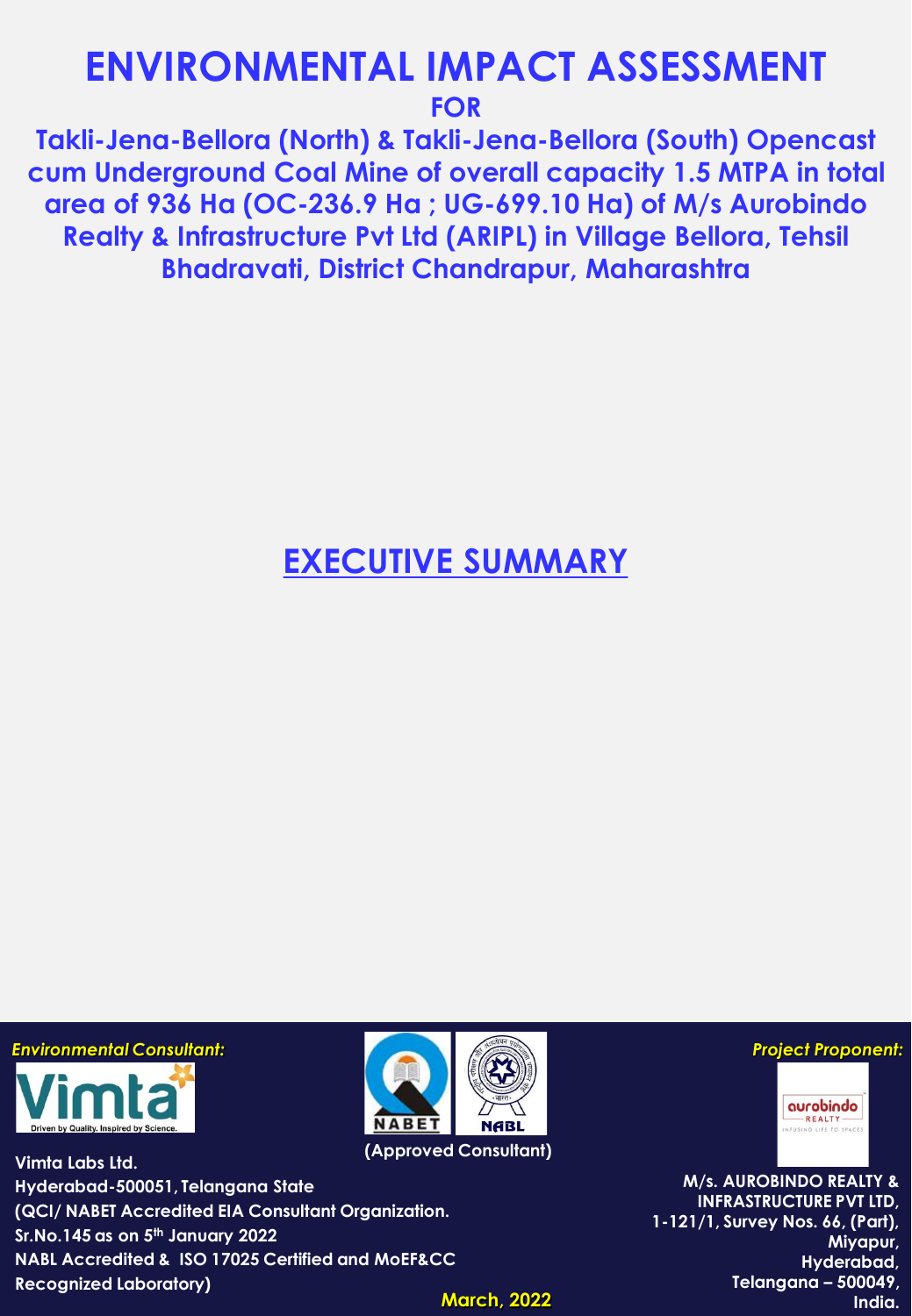*Environmental Impact Assessment for Takli-Jena-Bellora (North) & Takli-Jena-Bellora (South) Opencast cum Underground Coal Mine of overall capacity 1.5 MTPA in total area of 936 Ha (OC-236.9 Ha; UG - 699.10 Ha) of M/s Aurobindo Realty &*  aurobindo *Infrastructure Pvt Ltd (ARIPL) in village Bellora, Tehsil Bhadravati, District*  **REALT** *Chandrapur Maharashtra*

*Executive Summary*

## **1.0 INTRODUCTION**

Takli Jena Bellora (North) and Takli Jena Bellora (South) coal block is situated in Wardha coalfields of Maharashtra. The Mine was allotted to M/s Aurobindo Realty & Infrastructure Private Limited (ARIPL) in 2020-21 auction process initiated by Govt of India. After fulfilling all vesting conditions as mentioned in the Coal Mine Development and Production Agreement, the office of the nominated authority, MoC, GoI has issued the vesting order to M/S Aurobindo Realty and Infrastructure Private Limited with effect from 03rd March 2021 vide vesting order No. 104/19/2020-NA dated 03 rd March 2021.

The Takli Jena Bellora (North) and Takli Jena Bellora (South) coal mine is proposed to produce a rated production capacity of 1.5 MTPA along with two nos. of 200 TPH mobile crushing units in ML area of 936 ha. The total capital investment is Rs. 655.2 crores which include mine development including other utility facilities.

As per Environmental Impact Assessment (EIA) Notification dated 14th September 2006, proposed project falls under schedule Mining of Minerals- '1(a)' of category- 'A' requires prior Environmental Clearance (EC) to be obtained from Ministry of Environment, Forest & Climate Change (MoEF&CC).

The TOR application was submitted to MoEF&CC on 10<sup>th</sup> August 2021 and same was reviewed by the  $18<sup>th</sup>$  Expert Appraisal Committee (Coal mining sector) in meeting held during 02nd September 2021 to prescribe Terms of Reference (TORs) for the preparation of EIA/EMP report. TOR has been issued by MoEF&CC vide letter reference F.No. J-11015/62/2021-IA. II (M) dated 04<sup>th</sup> October 2021 further which amendment in TOR was requested and the revised TOR has been issued by MoEF&CC vide letter reference F.No. J-11015/62/2021-IA. II (M) dated 28th March 2022.

## **1.1 Environmental Setting**

The key geo-physical aspects related to the project environmental settings are highlighted below:

- The encompassing geographical coordinate of the project area comprise of the coal mine of mine lease area 936 ha lie within Latitude: 20°09'16" N - 20°11'57" N, Longitude: 79°3'41" E - 79°6'21" E;
- Land use of ML area includes Forest: 0 ha and Non-Forest: 936 ha;
- Two seasonal nalas are passing in ML area Bellora nala is passing through the southern side and other one Takli Nala is passing through Northern side of ML area. Konda Nala (Adjacent) runs along the southern periphery of the block.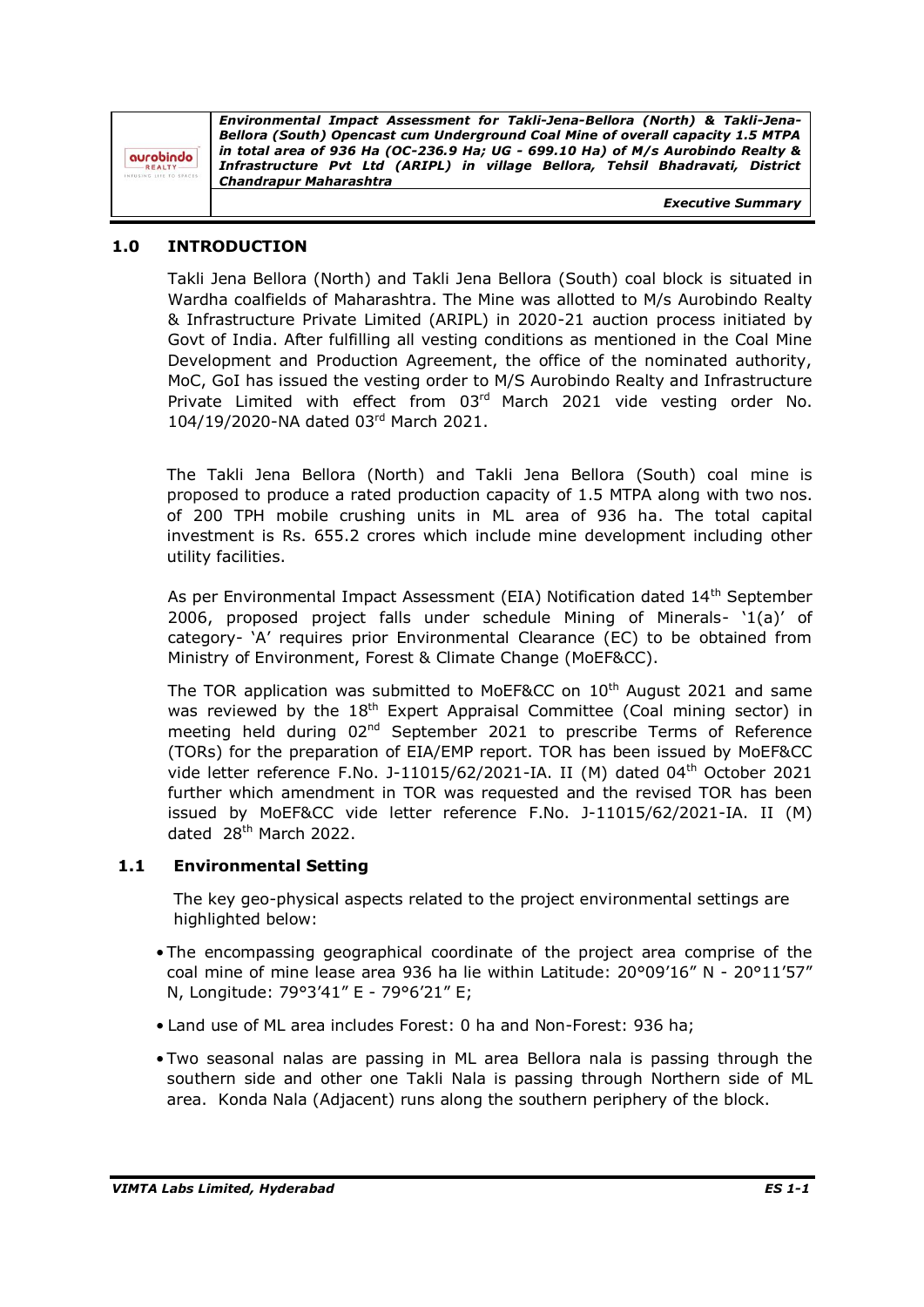| aurobindo |           |  |
|-----------|-----------|--|
|           | $-REALTY$ |  |

*Environmental Impact Assessment for Takli-Jena-Bellora (North) & Takli-Jena-Bellora (South) Opencast cum Underground Coal Mine of overall capacity 1.5 MTPA in total area of 936 Ha (OC-236.9 Ha; UG - 699.10 Ha) of M/s Aurobindo Realty & Infrastructure Pvt Ltd (ARIPL) in village Bellora, Tehsil Bhadravati, District Chandrapur Maharashtra*

*Executive Summary*

- •Pandwadala, Takli, Bellora, Jena Niwali, Asthi Rith, Gotala Rith, Govardip Rith, Khandala Rith, Kiloni, Dongargaon Khardi and Somnala are the villages located within ML area;
- •The SH-264 passes at 0.7 km SW and SH-233 passes at 5.8 km W of the project site;
- •Nearest major railway stations is Majri RS 12 km;
- •There are 3 RFs identified within the study area of the project site (Bhandak R.F, Salori R.F, Shegaon R.F);
- •There are no National parks/Wildlife sanctuaries within the 10 km radius of the project site;
- •Tadoba Andhari Tiger Reserve (TATR) is located at about 19.6 km from the mine lease area in NE direction;



**FIGURE-1 STUDY AREA MAP OF 10 KM RADIUS FROM TAKLI JENA BELLORA MINE LEASE AREA**

*VIMTA Labs Limited, Hyderabad ES 1-2*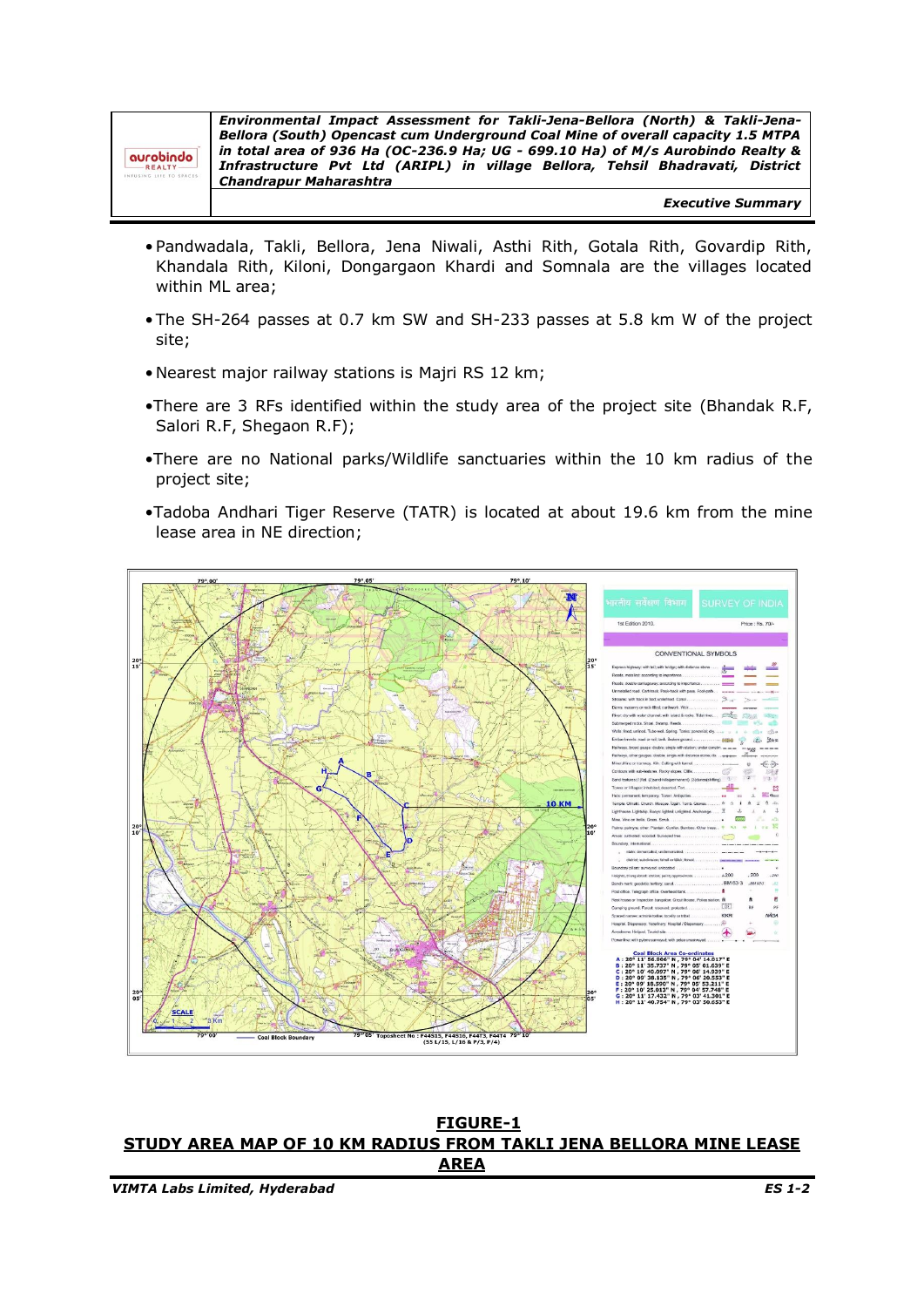aurobindo **REALT** 

*Environmental Impact Assessment for Takli-Jena-Bellora (North) & Takli-Jena-Bellora (South) Opencast cum Underground Coal Mine of overall capacity 1.5 MTPA in total area of 936 Ha (OC-236.9 Ha; UG - 699.10 Ha) of M/s Aurobindo Realty & Infrastructure Pvt Ltd (ARIPL) in village Bellora, Tehsil Bhadravati, District Chandrapur Maharashtra*

*Executive Summary*

# **2.0 PROJECT DESCRIPTION**

Salient Features of the Mine

- $\triangleright$  The mine will be operated by fully mechanized open cast cum underground method;
- $\triangleright$  Life of the mine is 34 years (O.C 18 years; UG 34 Years)
- $\triangleright$  The total water required for the project is estimated 1580 KLD of industrial water including 94.03 KLD of potable water
- ➢ Total Net Geological reserves: 92.32 MT, Mineable reserves: 63.56 MT. Percentage of Extraction: 41.13 %
- ➢ Total Manpower requirement is about 1130

## **Technology and Process Description**

About 132.18ha land will be excavated during mining operation and 80.60ha will be backfilled in the excavation area post mining. Out of total 936ha, plantation will be done in 283.84ha, water body will be in 1.56ha. 643.60ha of the land will be undisturbed as major part of mining will be proposed by underground mining method. Total 26.32 Ha of land will be allotted for Greenbelt along with safety zone that will be developed along the road, office building and in reclaimed OB dump and will be further strengthened.

## **3.0 DESCRIPTION OF THE ENVIRONMENT**

The baseline data monitoring studies have been carried out for three months covering  $1<sup>st</sup>$  October 2021 to  $31<sup>st</sup>$  December 2021 represents post-monsoon season.

## 3.1 Land Use

The preparation of landuse/land cover thematic map for this project is by use of monoscopic visual interpretation of IRS-RS2A Geo-Coded FCC on LISS-IV satellite image the 10 km study area of the project is presented below:

- Built-up-land: The total built-up-land constitutes 9.7% of total study area.
- Forest Land: 5.1% of land is occupied by Scrub forest land
- Agricultural land: The part of the study area is occupied by agricultural land which constitutes about 58.3%.
- Waste Land: 18.8% of land is waste land
- Water Body: 8.1% of land is covered by water bodies.

#### 3.2 Soil Quality

Eight soil samples were collected and analyzed in and around the mine lease area and 10 km study area to assess the present soil quality of the region. The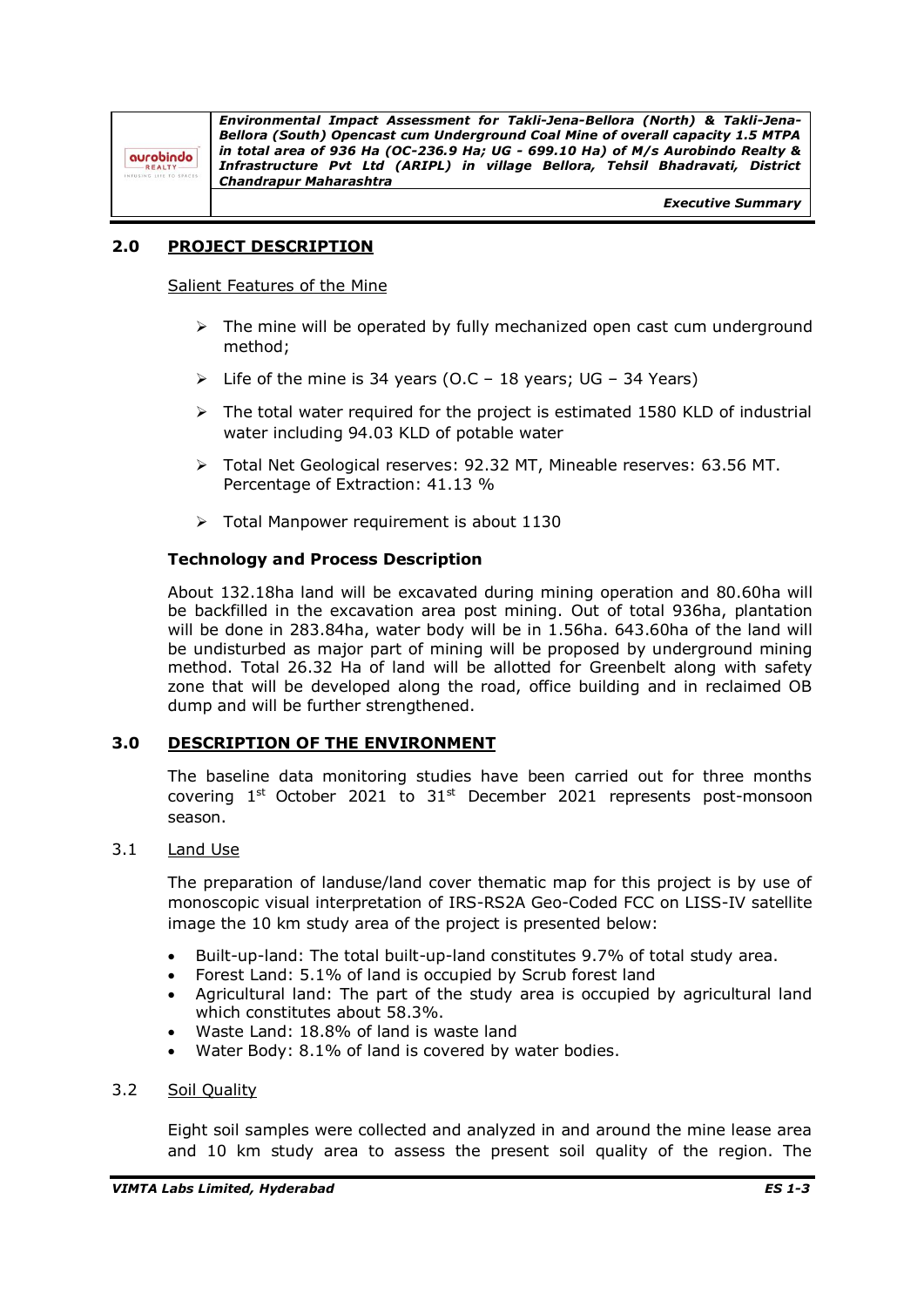| aurobindo |  |  |
|-----------|--|--|

*Environmental Impact Assessment for Takli-Jena-Bellora (North) & Takli-Jena-Bellora (South) Opencast cum Underground Coal Mine of overall capacity 1.5 MTPA in total area of 936 Ha (OC-236.9 Ha; UG - 699.10 Ha) of M/s Aurobindo Realty & Infrastructure Pvt Ltd (ARIPL) in village Bellora, Tehsil Bhadravati, District Chandrapur Maharashtra*

*Executive Summary*

textural classes of all the soil samples range from clay lome to sandy clay (fine texture). The pH value ranges between 7.11 to 7.86 indicating soils are neutral to moderately alkaline and the EC ranges between 55 to 296 µs/cm and are below the limits to be called as saline and hence the soils are normal for crop growth.

The samples contain 0.35 to 0.48% organic carbon which ranges as less to medium and 0.60 to 0.83% organic matter. As per crop requirements the soils are low to medium in organic matter content. Similarly, the available nitrogen in the samples ranges between 84.6 to 132.4 kg/ha showing low to good nitrogen content for crop growth. The available phosphorus content ranges between 121.6 to 241.6 kg/ha and falls under more than sufficient category for crop growth and the available potassium ranges between 365.4 to 511.4 kg/ha and is more than sufficient for crop growth.

Also, the concentration of heavy metals like Cr, Pb, Ni, Cd, As, Hg etc. are found to be within normal or permissible limits indicating that there is no heavy metal contamination in the soil.

#### 3.3 Meteorology

The minimum and maximum temperatures recorded near site during post monsoon (October 2021 to December 2021) was 12.8  $\degree$ C and 36.2  $\degree$ C and the relative humidity observed at the site range between 42 – 69% during the study period.

The site-specific pre-dominant winds during Post-monsoon season the predominant winds are mostly from NE (21.3 %), ENE (14.5 %) & ESE (9.8 %) direction while 8.2% calm condition was observed during the monitoring period. Wind pattern of the study area is broadly in comparison with the IMD data. The data generated at project site when compared with the data recorded at IMD, it is observed that the data generated at the site is broadly in comparison with regional meteorology, except for minor variations.

#### 3.4 Ambient Air Quality

Ambient Air Quality Monitoring (AAQM) was carried out at 10 locations with a frequency of two days per week for three months during post monsoon (October to December 2021) as per CPCB standards.

**Particulate Matter (PM<sub>2.5</sub>):** The minimum and maximum concentrations for PM2.5 were recorded as 15.1  $\mu$ g/m<sup>3</sup> and 31.3  $\mu$ g/m<sup>3</sup> respectively.

**Particulate Matter (PM<sub>10</sub>):** The minimum and maximum concentrations for PM10 were recorded as 29.9  $\mu$ g/m<sup>3</sup> and 61.2  $\mu$ g/m<sup>3</sup> respectively.

**Sulphur Dioxide (SO<sub>2</sub>)**: The minimum and maximum  $SO_2$  concentrations were recorded as 12.4  $\mu$ g/m<sup>3</sup> and 19.5  $\mu$ g/m<sup>3</sup>.

*Nitrogen dioxide (NO<sub>2</sub>):* The minimum and maximum NO<sub>2</sub> concentrations were recorded as 16.2  $\mu$ g/m<sup>3</sup> and 25.7  $\mu$ g/m<sup>3</sup>.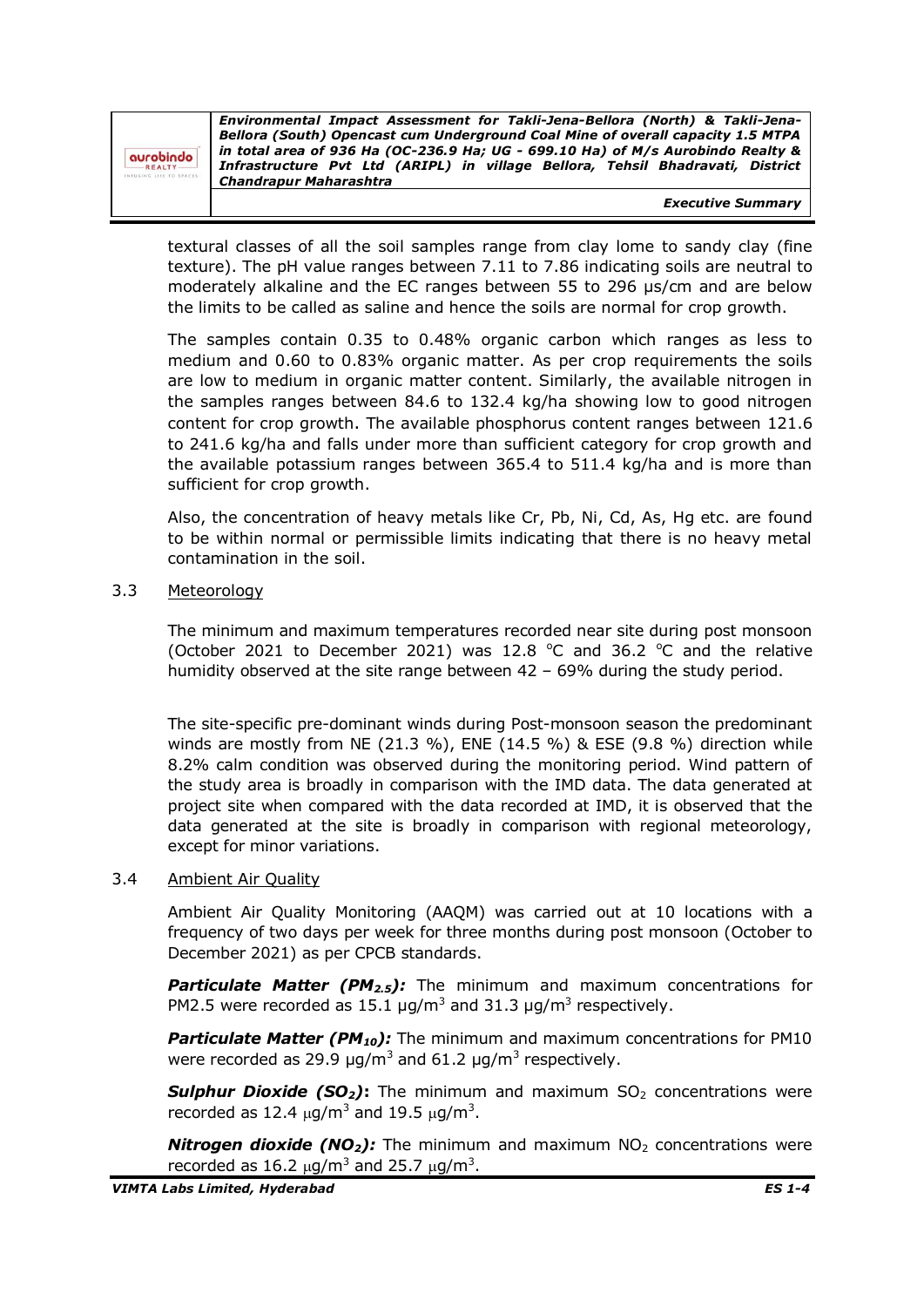| aurobindo<br>REALTY<br>SING LIFE TO SPACES | Environmental Impact Assessment for Takli-Jena-Bellora (North) & Takli-Jena-<br>Bellora (South) Opencast cum Underground Coal Mine of overall capacity 1.5 MTPA<br>in total area of 936 Ha (OC-236.9 Ha; UG - 699.10 Ha) of M/s Aurobindo Realty &<br>Infrastructure Pvt Ltd (ARIPL) in village Bellora, Tehsil Bhadravati, District<br><b>Chandrapur Maharashtra</b> |
|--------------------------------------------|-----------------------------------------------------------------------------------------------------------------------------------------------------------------------------------------------------------------------------------------------------------------------------------------------------------------------------------------------------------------------|
|                                            | <b>Executive Summary</b>                                                                                                                                                                                                                                                                                                                                              |

*Carbon Monoxide (CO):* The minimum and maximum CO concentrations were recorded as 190  $\mu$ g/m<sup>3</sup> and 431  $\mu$ g/m<sup>3</sup>.

**Ozone (O<sub>3</sub>):** The minimum and maximum  $O_3$  concentrations were recorded as 3.9  $\mu$ g/m<sup>3</sup> and 9.3  $\mu$ g/m<sup>3</sup>.

*Lead (Pb), Ammonia (NH3), Benzene (C6H6), BAP, Arsenic (As), Nickel values are observed to be well within permissible limits*

The ambient air quality has been observed to be within permissible limits.

#### 3.5 Water Quality

Nine water samples consisting of bore wells and dug wells (ground water sources) and seven surface water sources covering 10 km radial distance from the mine lease boundary were examined for physico-chemical, heavy metals and bacteriological parameters in order to assess the effect of operations from mine and other activities on surface and ground water quality.

#### *Ground Water Quality*

- $\geq$  The analysis results of ground water samples showed the pH in range of 7.25-7.83. The maximum value was observed at ML area (GW1) and the minimum value observed at Dhanoli (GW3) whereas the prescribed limit is 6.5 to 8.5.
- $\triangleright$  Electrical conductivity of the samples ranged from 954-3190  $\mu$ S/cm.
- $\triangleright$  The total dissolved solids of the samples ranged from 589.80 -1935.40 mg/l. The maximum value was observed at Dhanoli (GW3) and the minimum value observed at Kandoli (GW5) whereas the prescribed limit of 500-2000 mg/l.
- $\geq$  The total hardness of the samples ranged from 296.20-582 mg/l. The maximum TDS was observed at Dhanoli (GW3) and whereas the minimum value observed at Kandoli (GW5). The TDS values are well within the prescribed limit of 600 mg/l.
- ➢ Range of Chlorides concentrations at all the locations 102.46-622.30 mg/l whereas the prescribed limit is 250 - 1000 mg/l.
- $\triangleright$  Fluoride concentrations are ranging in between 0.8 1.3 mg/l and whereas the prescribed limit is 1.0 - 1.5 mg/l.
- $\triangleright$  All other metal concentrations are observed to be below detectable limits.

Based on the above results it is evident that all of the parameters in ground water fairly meet the desirable standard limits of IS: 10500.

**Surface Water Quality**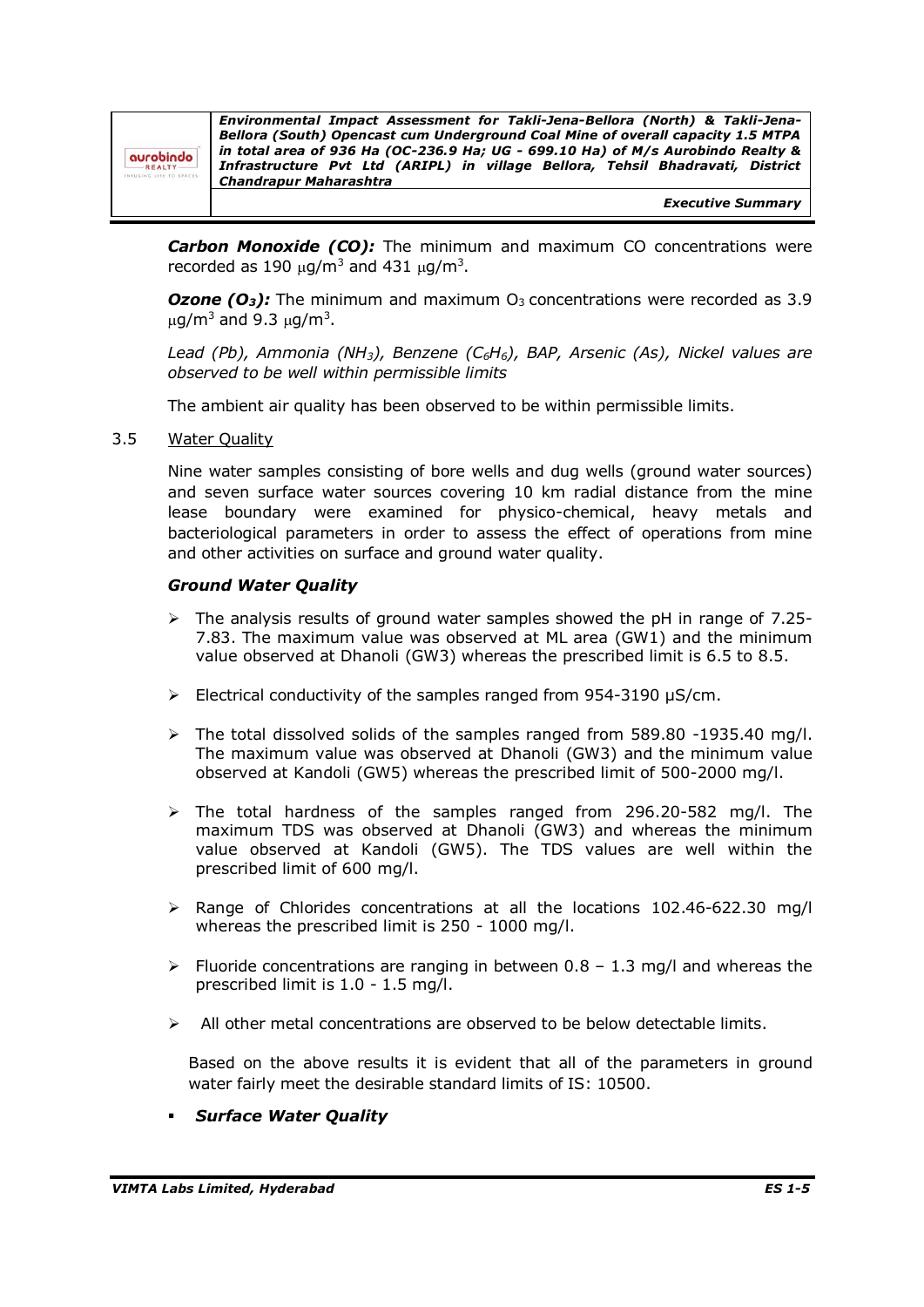| aurobindo<br>$-$ REALTY $-$<br>ING LIFE TO SPACES | Environmental Impact Assessment for Takli-Jena-Bellora (North) & Takli-Jena-<br>Bellora (South) Opencast cum Underground Coal Mine of overall capacity 1.5 MTPA<br>in total area of 936 Ha (OC-236.9 Ha; UG - 699.10 Ha) of M/s Aurobindo Realty &<br>Infrastructure Pvt Ltd (ARIPL) in village Bellora, Tehsil Bhadravati, District<br>Chandrapur Maharashtra |
|---------------------------------------------------|----------------------------------------------------------------------------------------------------------------------------------------------------------------------------------------------------------------------------------------------------------------------------------------------------------------------------------------------------------------|
|                                                   | <b>Executive Summary</b>                                                                                                                                                                                                                                                                                                                                       |

- The analysis results of water samples indicate that the pH value was observed to be 7.56 – 7.99.
- The dissolved oxygen was observed about  $5.4 \text{ mg/l}$  6.0 mg/l.
- Total hardness was observed in the range of 66.6 mg/l 234.4 mg/l.
- Chloride concentration were found to be in the range of  $21.8$  mg/l  $81.5$ mg/l which are within the prescribed limits only.
- Fluoride concentration was found to be 0.6 0.9 mg/l at all the locations.

The surface water quality does not indicate any external industrial contamination in the study area.

## 3.6 Noise Levels

The noise monitoring has been conducted for determination of noise levels at eight locations in the study area. The noise levels at each of the locations were recorded for 24 hours for November 2021.

## **a) Day Time Noise Levels (Lday)**

The noise level at all of the sampling locations ranged from 44.8 dB(A)– 56.7 dB(A), with the maximum 56.7 dB(A) was recorded at Bhadravati Town (N6) and the minimum 44.8 dB(A) was recorded at Pandvala village (N3).

# **b) Night Time Noise Levels (Lnight)**

The noise level at all of the sampling locations ranged from  $41.8 - 53.8$  dB (A), with the maximum 53.8 dB(A) was recorded at Bhadravati Town (N6) and the minimum 41.8 dB(A) was recorded at Pandvala village (N3).

## 3.7 Ecological Environment

From the primary survey and as per forest department records and review of literature, there are no wildlife sanctuaries, national park, biosphere reserves in the study area of 10 km radius.

The flora in the study area is diversified and the ecological dominance also varied from place to place. *Abrus precatorius, Acacia nilotica, Calotropis gigantea, Carissa spinarum, Erythrina suberosa, Hemidemus indicus, Phoenix Sylvestirs, Gardenia turgida, Haldina cordifolia, Jasminum multiflorum, Nyctanthes arbortristis, Pongamia pinnata* are commonly observed.

The fauna of the study area includes Common mongoose, langur, jackal, squirrel, Ashy Prinia, Common cuckoo, Cattle egret, Parakeet, crow, Indian peacock, Greater coucal, lizards and skinks. Snakes were rarely spotted. Among the frogs, common toad was found as mostly present in human environments. No rare or endemic or threatened (RET) species or Schedule I species were noticed during the survey, other than listed below.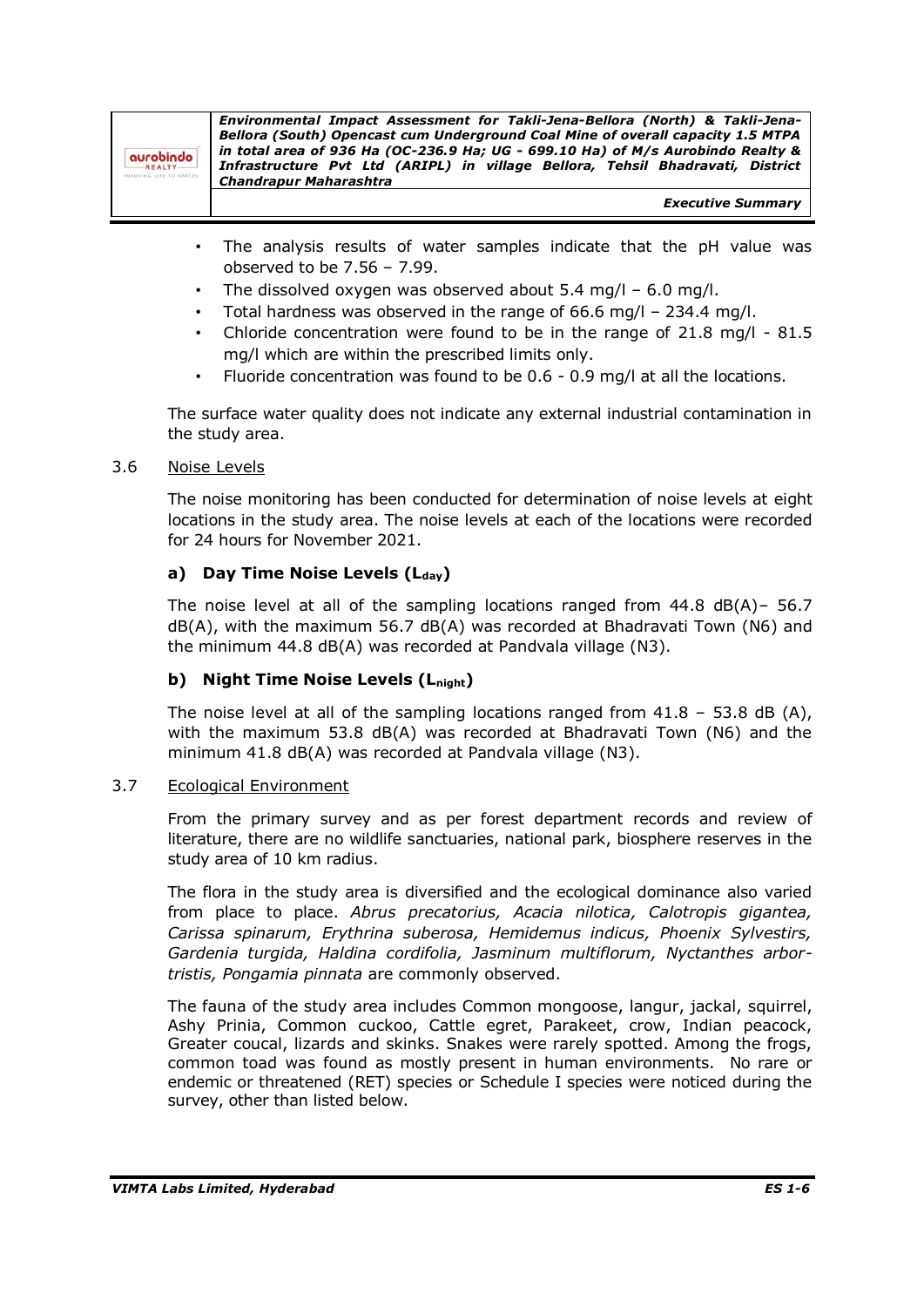| aurobindo<br>REALTY<br><b>SING LIFE TO SPACES</b> | Environmental Impact Assessment for Takli-Jena-Bellora (North) & Takli-Jena-<br>Bellora (South) Opencast cum Underground Coal Mine of overall capacity 1.5 MTPA<br>in total area of 936 Ha (OC-236.9 Ha; UG - 699.10 Ha) of M/s Aurobindo Realty &<br>Infrastructure Pvt Ltd (ARIPL) in village Bellora, Tehsil Bhadravati, District<br>Chandrapur Maharashtra |
|---------------------------------------------------|----------------------------------------------------------------------------------------------------------------------------------------------------------------------------------------------------------------------------------------------------------------------------------------------------------------------------------------------------------------|
|                                                   | <b>Executive Summary</b>                                                                                                                                                                                                                                                                                                                                       |

Among the vertebrate fauna of the mine lease (core area), Common monitor lizard (Varanus benagalensis) and Peacock (Pavo cristatus) are in Schedule I of the Wildlife (Protection) Act.

However, in case of the buffer zone of the study area, a good number of RET and Schedule I species have spilled over from the TATR. Species including Tiger, Leopard, Wolf, Sloth Bear and a few large Mammals were reported from areas around the forests of the buffer zone. They seem to have spilled over from the TATR. There is no chance of conserving them in unprotected areas of the mine lease or its buffer zone and rest of the species belong to Schedule-II, III, IV and V of the Indian Wildlife (Protection) Act, 1972.

## 3.8 Social Environment

As per 2011 census, the study area consisted of 179274 population that has a household size of 4.23. The density of population reveals that the study area has an overall density of 406 persons per  $km^2$  (PP  $km^2$ ). The population density within the range of 0-03 kms is 202 and for 3-7 kms is 459. The density of population of Chandrapur district is 193 and Maharashtra state's density of population is 365.

The total work participation in the project study area is 38.32% and the nonworkers constitute 61.48% of the total population respectively. The work participation of the study area is less than the Chandrapur district (48.00%). The distribution of total workers by occupation indicates that the non-workers are the predominant working population in the study area. The main workers to the total workers are 84.56% and the marginal workers constitute to 15.44% to the total workers.

## **4.0 ANTICIPATED ENVIRONMENTAL IMPACTS AND MITIGATION MEASURES**

## 4.1 **Impact on Soil Quality**

The coal mine developmental activities will result in loss of topsoil to some extent. This topsoil requires proper handling like separate stacking so that, it can be used for green belt development. Apart from this, no significant adverse impact on soil in the surrounding area is anticipated during site preparation.

## 4.2 Impact on Topography and Drainage Pattern

Topography of Takli Jena Bellora (North) and Takli Jena Bellora (South) has a mildly undulating topography with altitudes varying between 192 m and 207 m above MSL. General slope of the ground is towards Konda nallah which is a seasonal tributary of Wardha River and flows in South-Westerly direction at the southern end of the block. The HFL of Konda nallah is 192.5 m recorded in 1994 on the bridge over the nallah crossing SH 264.

Subsidence due to total extraction of coal may cause changes in topography and drainage by developing micro basins, subsidence fractures, ridges, pot holes etc. This may alter the drainage of the area in micro level.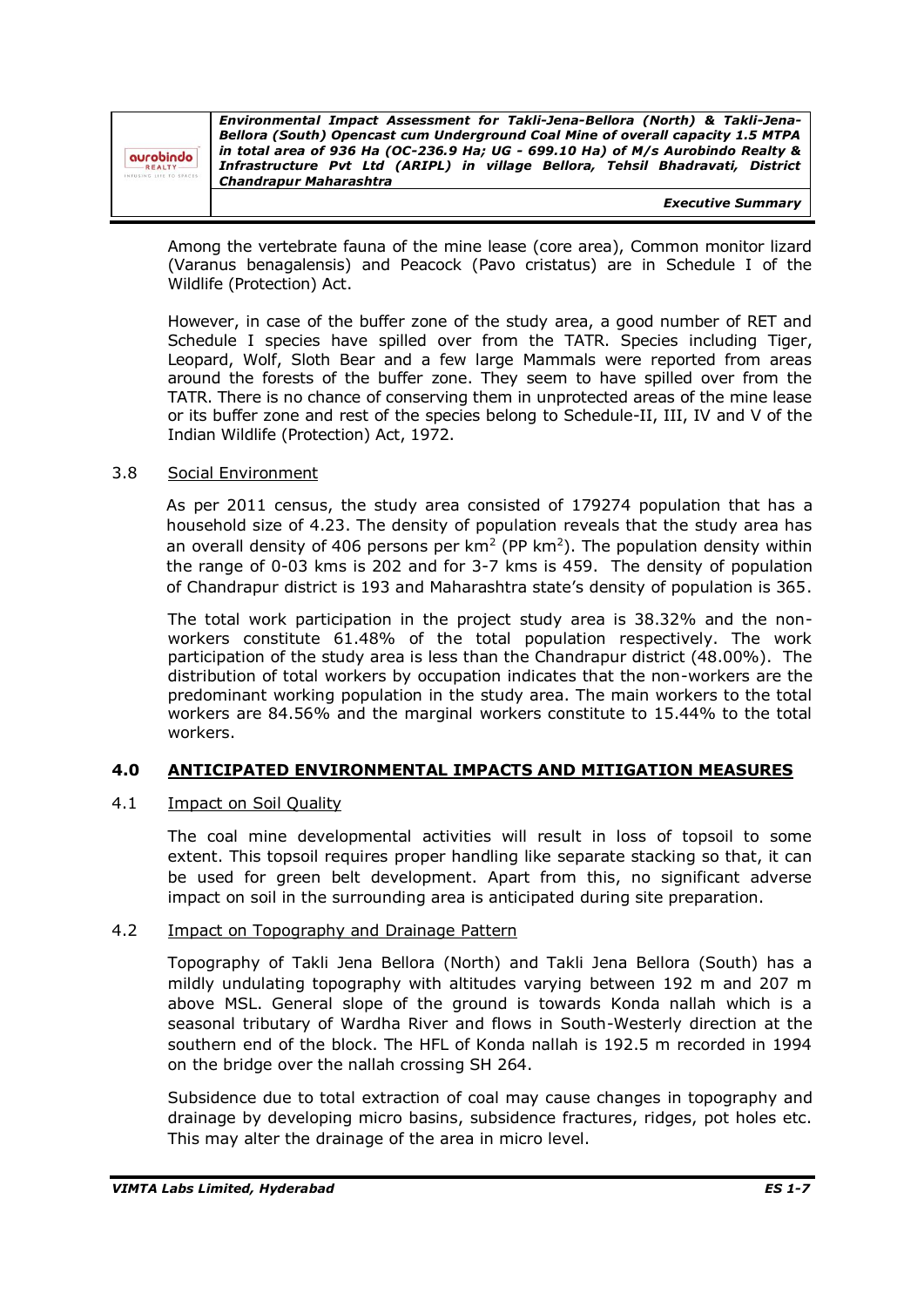*Environmental Impact Assessment for Takli-Jena-Bellora (North) & Takli-Jena-Bellora (South) Opencast cum Underground Coal Mine of overall capacity 1.5 MTPA in total area of 936 Ha (OC-236.9 Ha; UG - 699.10 Ha) of M/s Aurobindo Realty &*  aurobindo *Infrastructure Pvt Ltd (ARIPL) in village Bellora, Tehsil Bhadravati, District*  **REALT** *Chandrapur Maharashtra*

*Executive Summary*

Care will be taken during mining activity to leave enough pillars in underground as barriers below main drainage/water body to avoid any damage to surface water bodies.

#### 4.3 Impact on Land Use

The mining is proposed to be carried out by combination of both Opencast and Underground mining as per schedule mentioned in the approved mine plan.

After the proposed changes during mining, the changed land uses shall be subjected to progressive reclamation and also during the post mining period as final mine closure activities. The post-mining land-use at the end of mine life covers 283.84 ha for Plantation, 1.56 ha for waterbody, 7.00 ha for Public use, 643.60 ha will be undisturbed.

#### *Mine Closure and Land Reclamation*

Land degradation is one of the major adverse outcomes of mining activities and any effort to control adverse impacts is considered incomplete when appropriate land reclamation strategy is not adopted. This is carried out in two phases:

- 1. Physical /technical reclamation; and
- 2. Biological reclamation.

## *Physical/Technical Reclamation*

Two external dumps are planned one (dump 2) in the eastern side of the pit and other (dump 1) in the southeastern side of the pit in sector 9. Before dumping protective bunds of height of at least 3 m will be formed at regular intervals at the ground. After protective bunds, drains will be cut. Drains are to be provided with silt traps. Water will drain to the settling ponds.

After due treatment, it will be let out into the course of the diverted nallah. Water will be tested for the norms stipulated by CPCB before letting out into the nallah. After completion of the external dumping in Dump 1, technical reclamation activity will commence from year 3.

The dump will be terraced grass mat, either coir or Jute mat will be laid.

#### *Biological Reclamation*

For successful biological reclamation of the area, preference will be given to native species and mixed culture. The species will be selected from the following groups for quick reclamation.

Nitrogen fixing tree species for fuel wood, timber and fodder, Fruit bearing tree species, Tree species with dense foliage for shade and Flowering and ornamental tree species.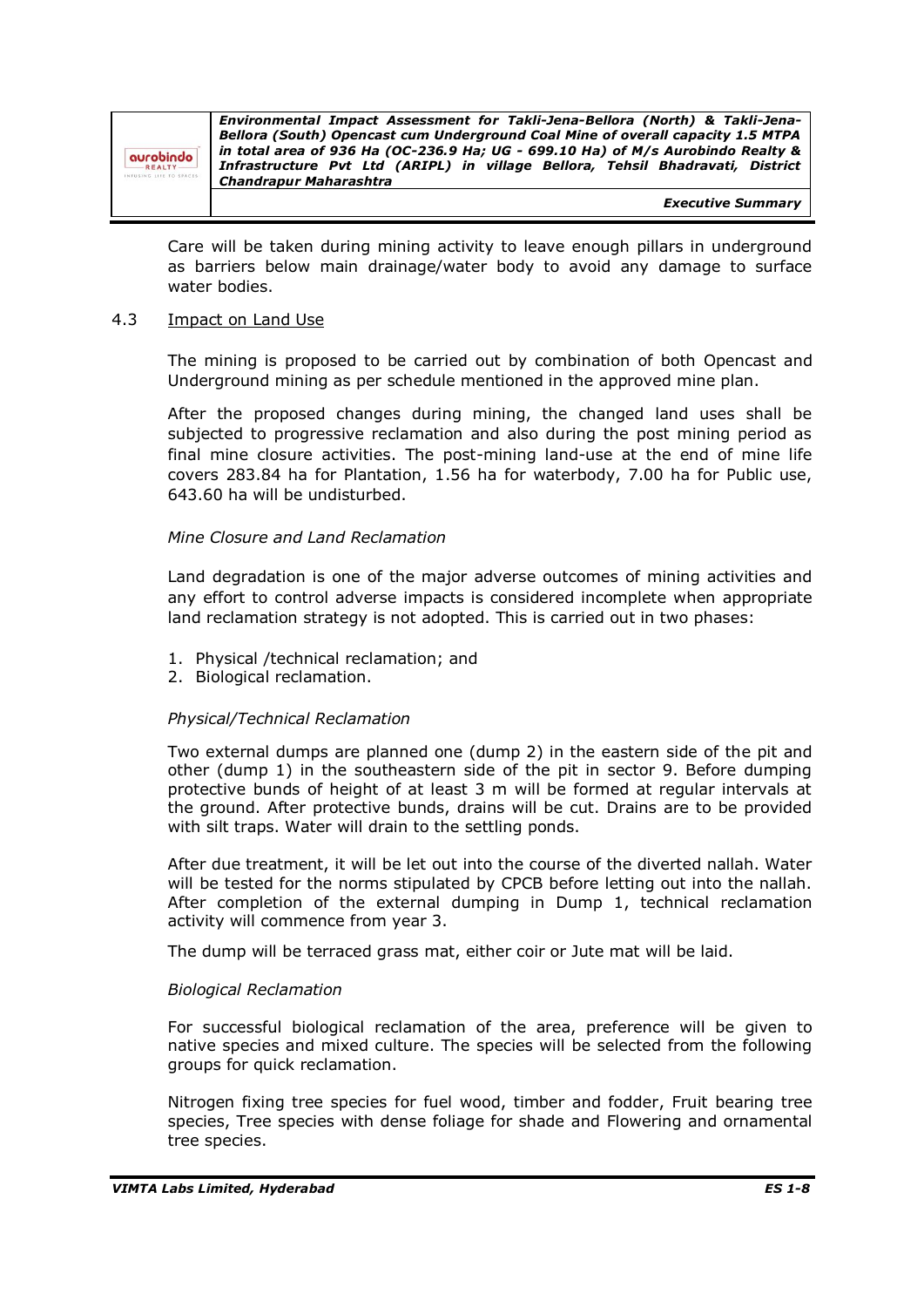| aurobindo<br>REALTY- | Environmental Impact Assessment for Takli-Jena-Bellora (North) & Takli-Jena-<br>Bellora (South) Opencast cum Underground Coal Mine of overall capacity 1.5 MTPA<br>in total area of 936 Ha (OC-236.9 Ha; UG - 699.10 Ha) of M/s Aurobindo Realty &<br>Infrastructure Pvt Ltd (ARIPL) in village Bellora, Tehsil Bhadravati, District<br>Chandrapur Maharashtra |
|----------------------|----------------------------------------------------------------------------------------------------------------------------------------------------------------------------------------------------------------------------------------------------------------------------------------------------------------------------------------------------------------|
|                      | <b>Executive Summary</b>                                                                                                                                                                                                                                                                                                                                       |

#### *Topsoil Management*

Topsoil is planned to be stored in designated top soil dumps which will have a height of 3m. Two such dumps in Takli Jena Bellora (North) & Takli Jena Bellora (South) coal mine are proposed, one in Sector 2 (in the northern part of the pit) and another in southern part of the proposed pit. Provision of slope monitoring radar will be explored during actual operation of the mine. Top soil from both the north and south pit will be used for reclamation purpose and excess will be stacked separately for reclamation purpose

#### *Over Burden management*

Blasted OB will be carried from face by dumpers to OB dumps both in pit and out of pit. The material will be disposed in external dumps during the initial years (5 Years) because of lack of sufficient space inside the mine.

As the mine widen and deepens, backfilling of the decoaled area will be done and gradually increased depending on the layout of in-pit haul roads (which will have to be kept clear from the toe of the dumps) and location of main sump which will have to be protected from excessive accumulation of silt.

External dumping space is proposed to accommodate 16.43 Mbcum of OB which will be stored on the eastern part of the open pit in sector 9. The average stripping ratio of coal to overburden is 6.73 cum/t.

## *Mitigation Measures:*

Provision of garland drains all around the dump base shall be made. A retaining wall will be erected around the periphery of the dump to arrest the washed fines. The top of dump as well as slope surface would be vegetated for stability. This would prevent erosion as well as dust generation.

#### 4.4 **Impact on Air Quality**

Opencast mining operations with two nos. of 200TPH crusher contribute towards air pollution in two ways: addition of gaseous pollutants to the atmosphere and the dust particles. The gaseous pollutants include NO2, SO2 and CO. The modelling results indicate that the maximum incremental concentration of  $PM_{10}$ without controlled measures will be about  $38.64 \mu g/m^3$  within the Takli Jena Bellora mine lease area and with controlled measures the predicted air emission levels are observed to be about 15.5  $\mu$ g/m<sup>3</sup>.

Similarly, that the maximum incremental concentration of  $PM<sub>2.5</sub>$  without controlled measures will be about 11.60  $\mu$ g/m<sup>3</sup> within the Takli Jena Bellora mine lease area and with controlled measures the predicted air emission levels are observed to be about 6.96  $\mu$ g/m<sup>3</sup>.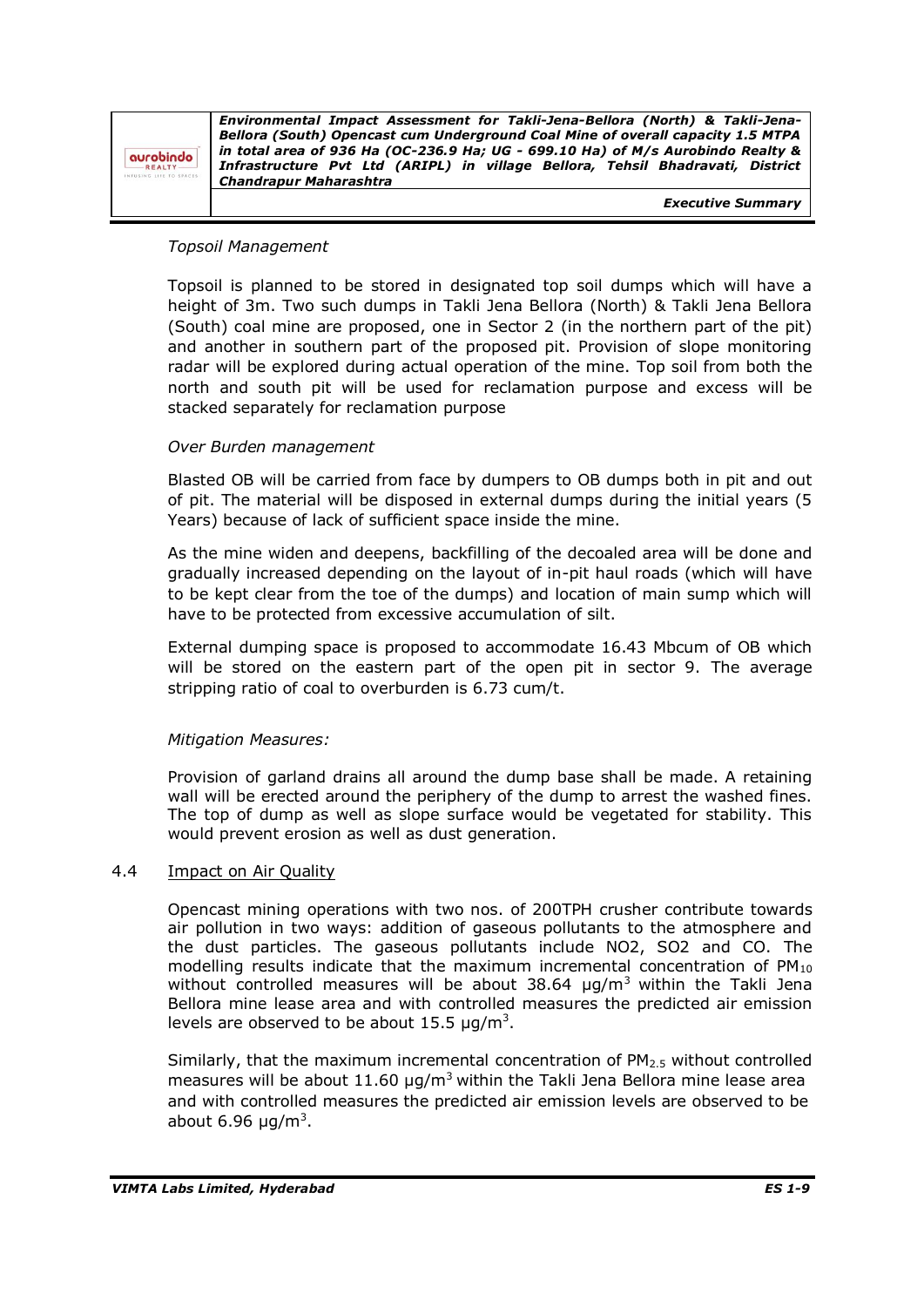aurobindo **REALT** 

*Environmental Impact Assessment for Takli-Jena-Bellora (North) & Takli-Jena-Bellora (South) Opencast cum Underground Coal Mine of overall capacity 1.5 MTPA in total area of 936 Ha (OC-236.9 Ha; UG - 699.10 Ha) of M/s Aurobindo Realty & Infrastructure Pvt Ltd (ARIPL) in village Bellora, Tehsil Bhadravati, District Chandrapur Maharashtra*

*Executive Summary*

The resultant GLC concentration of  $PM_{10}$  &  $PM_{2.5}$  were found to be 76.70  $\mu$ g/m3 and 38.26  $\mu q/m^3$  occurring within the mine site. The predicted incremental concentrations (Max GLC's) when superimposed over the existing baseline concentrations, the resultant concentrations are observed to be within the NAAQ's Standards.

## *Mitigation Measures:*

Dust suppression system in the form of water jets will be installed in all the drill machines for reduction in dust generation during drilling, dry fog & chem-jet systems in mobile crusher for dust suppression, suitable Chemical will be proposed which is of an organic-based surfactant and tackifier which is mixed with water and used for dust suppression on Haul Roads, good housekeeping and proper maintenance practice will be further helping in controlling pollution;

## 4.5 Noise Levels and Ground Vibrations

With the mining operations, due to machinery, drilling and blasting for mine development, excavation, transportation and crushing of ore, it is imperative that noise levels would increase. Mathematical noise modeling has been carried out and the high noise levels are confined to the mining areas only. The nearby villages and other community areas are not likely to have any major adverse impact. The incremental noise levels at villages located within and nearby the mine lease area varies from 52 dB (A) to 61.8 dB (A).

## Mitigation Measures

The green cover/proposed green belt all around the mine lease area act as noise barrier and keep the community noise levels with the tolerable limits.

## 4.6 Impact on Surface Water and Groundwater Quality

## *i.) Impact on Water Resources*

Total requirement of water is estimated as 1674.43 KLD for the block (Potable– 94.03 KLD; Industrial–1580.4 KLD).

Water Source: Borewells/Ground water/Rainfall has been assumed to be the source of potable water requirement. For all industrial usage of water, the treated mine water pumped out from the sumps will be used after treatment of suspended solids.

In usual condition of the mining, this mine will operate in a "Zero Discharge" Scenario. The mine pit accumulated water will be pumped and stored in the central sump for workshop, sprinkling and plantation use. Water discharge may happen only in the rainy season due to sudden inrush of storm water.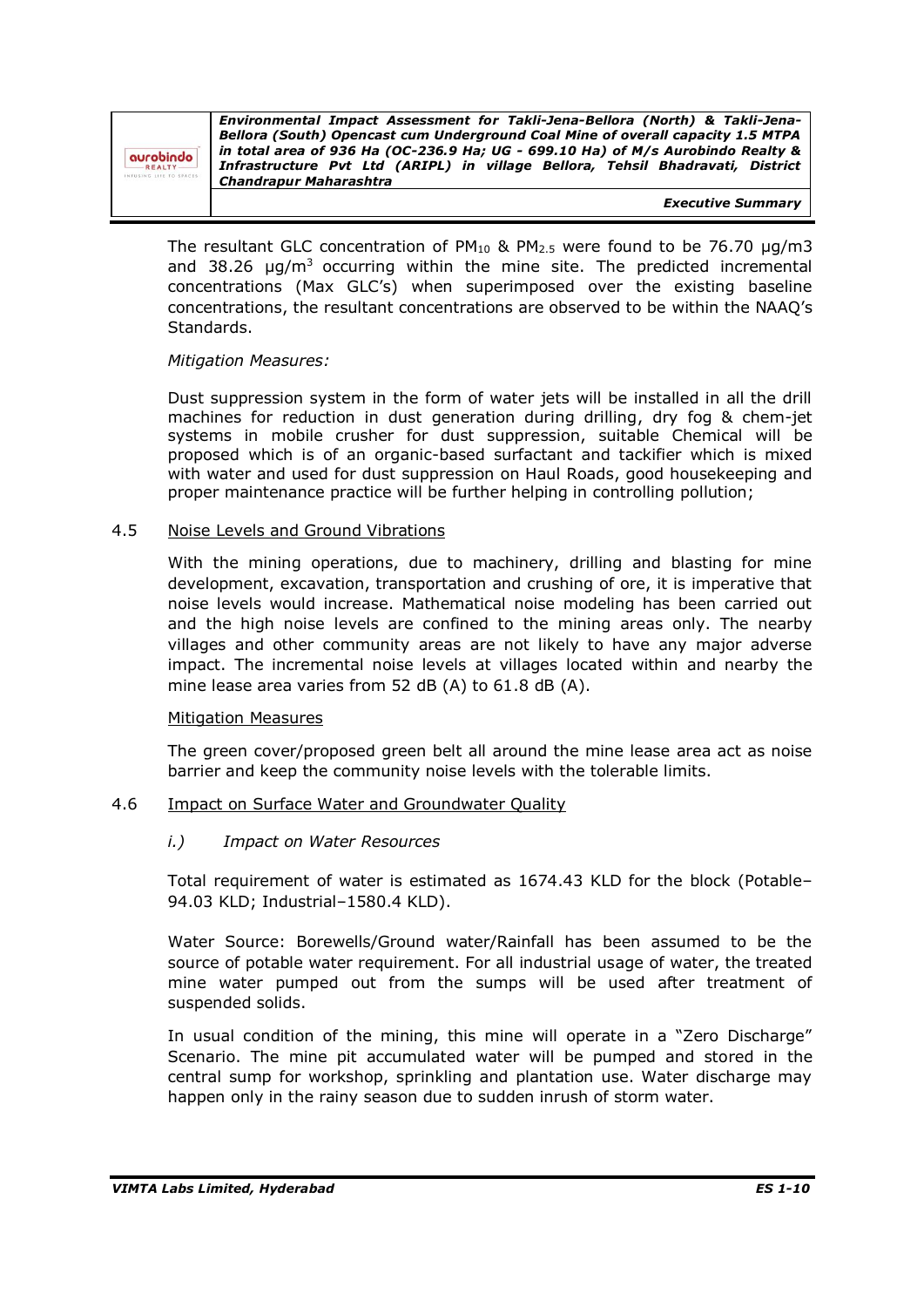| aurobindo |  |  |
|-----------|--|--|

*Environmental Impact Assessment for Takli-Jena-Bellora (North) & Takli-Jena-Bellora (South) Opencast cum Underground Coal Mine of overall capacity 1.5 MTPA in total area of 936 Ha (OC-236.9 Ha; UG - 699.10 Ha) of M/s Aurobindo Realty & Infrastructure Pvt Ltd (ARIPL) in village Bellora, Tehsil Bhadravati, District Chandrapur Maharashtra*

*Executive Summary*

The following measures will substantiate the water requirement of the project and enhance ground water recharge to reduce the impact of lowering of water table due to mine dewatering in the vicinity and downstream:

 Rainwater harvesting from infrastructure, dumps and backfilled area, Settling cum Harvesting ponds, recharge wells and water collection sumps in mine pits

## *Mitigation Measures*

This mine will work on zero effluent discharge and Garland drains will be provided around the pit to prevent the entry of rainwater into the mining pit;

#### ii.) Impact on Drawing Surface/Ground Water Resources

#### *Surface Water*

The surface run-off during monsoon is drained by a number of small limbs of Konda nallah which flows in the south-eastern part of the block while the northwestern part of the block is drained by Takli nallah joining Konda nallah towards south of the ML area. These nallahs dry up after monsoon.

Drainage courses of Takli nallah draining the western part will not be disturbed due to open cast or other mining activities. The Bellora Nallah flowing across the block is proposed to be diverted near the eastern end of the pit and will be connected to the Konda Nallah as a protection against danger of inundation from surface water. The diversion is proposed at sector 9 near the culvert between both the external dumps. It will be diverted around the perimeter of the external dump 2 and will be taken out of the boundary near the southern end of the pit. An area of 1.56 ha has been proposed for nallah diversion and necessary permission for diversion is awaited. The entire nallah section with in the ML area will be protected with a vegetative corridor of 5 - 10 m.

The amount of rainfall available from the roof tops and open area in infrastructure area estimated using average rainfall of 1,248.10 mm as per IMD data and run-off coefficients suggested by Central Ground Water Authority (CGWA) is 87,925.52 m<sup>3</sup>

Considering only 80% of the run-off available volume after evaporation, spillage and first flush wastage,  $70.340.42$  m<sup>3</sup> (0.070 MCM) is the run-off volume estimated as available for project activities. The capacity of storage structure for the heaviest rainfall received in 24 hours (400.00 mm) shall be  $28,200 \text{ m}^3$ whereas for the rainfall received during the wettest month of July (363.70 mm) shall be  $26,000$  m<sup>3</sup>.

## *Ground Water*

Agriculture practiced in and around ML area is water intensive and dependent on ground water through bore wells. The number of bore wells has drastically increased during last three decades resulting in water level decline around the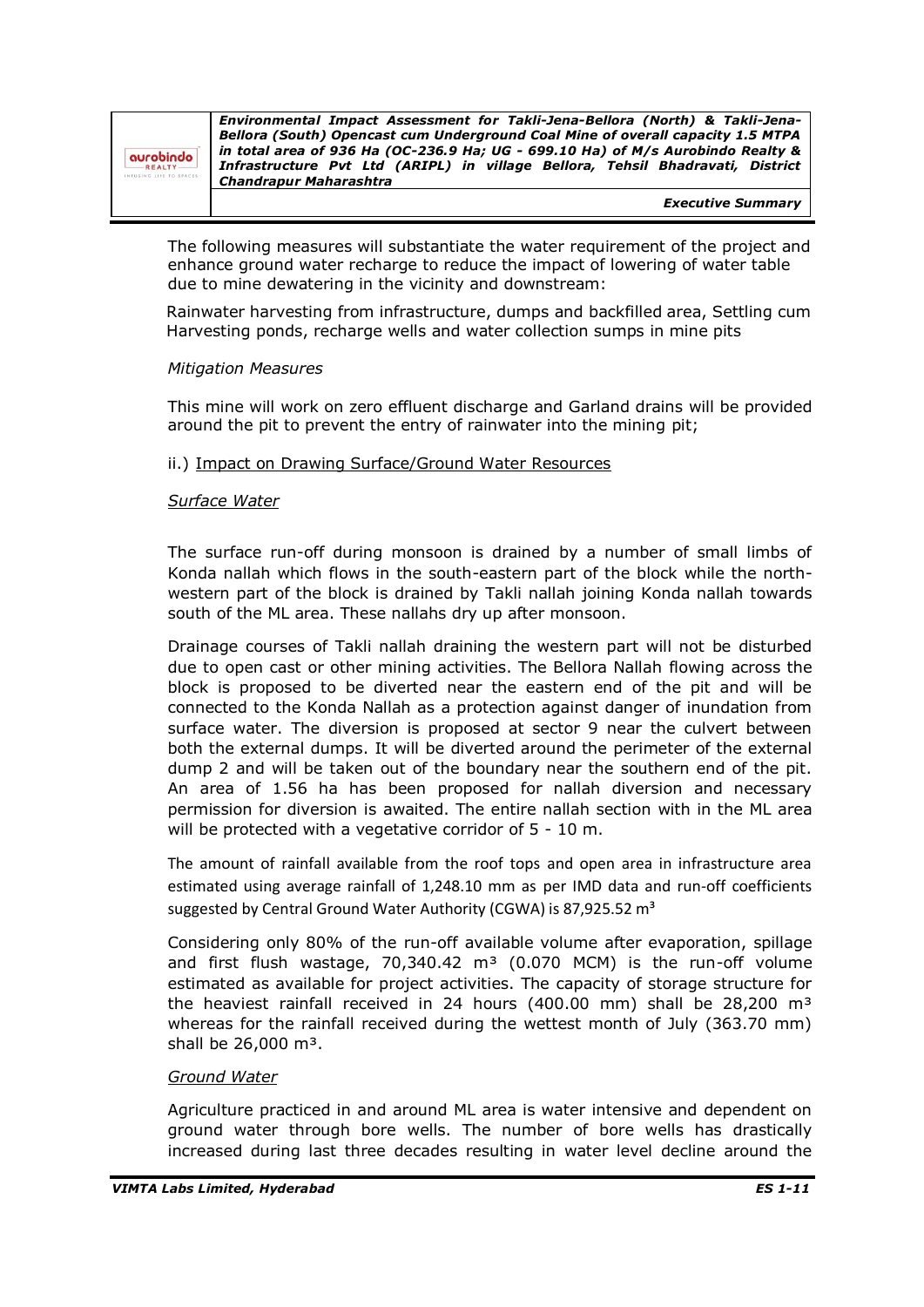|              | Environmental Impact Assessment for Takli-Jena-Bellora (North) & Takli-Jena-    |
|--------------|---------------------------------------------------------------------------------|
|              | Bellora (South) Opencast cum Underground Coal Mine of overall capacity 1.5 MTPA |
| obnid        | in total area of 936 Ha (OC-236.9 Ha; UG - 699.10 Ha) of M/s Aurobindo Realty & |
| LTY-         | Infrastructure Pvt Ltd (ARIPL) in village Bellora, Tehsil Bhadravati, District  |
| FE TO SPACES | <b>Chandrapur Maharashtra</b>                                                   |
|              |                                                                                 |

*Executive Summary*

areas having dense bore well numbers. Associated fertilizer and pesticide application in heavy doses further deteriorated ground water quality.

Though hydrographs of the water levels in the study area for last 10 years show a marginal increasing trend, as per CGWBs long term water level trend, in major part of Chandrapur district, falling trend is observed, which may be due to poor rainfall (CGWB publication, 2013).

As water and rock are removed from mines, the support they give to underground features is gone. Sinkholes can develop, where the roofs of underground openings are weakened or collapse. Collapse can be gradual or sudden. Although natural sinkholes develop over time, man-made ones predominate in mine areas. Sinkhole formation can cease after mine dewatering is stopped and the water table is allowed to return to normal levels.

The mine working area including protective bund during 5th year and at the conceptual stage will be 63.29 ha and 132.18 ha up to a depth of 109.00 m and 130.00 m respectively. Backfilling will be done in 80.60 ha leaving 51.58 ha of void/water reservoir at the conceptual stage.

The radius of influence from the center of mine pit due to mine seepage dewatering ranges from 797.48 m during 1st year to 1089.93 m during 18th year (Stage 6). The distance of influence from the mine pit wall will be from 424.08 m during  $1^{st}$  year to 870.20 m during  $18^{th}$  year (Stage 6).

## 4.7 Flora and Fauna

auro

The Takli Jena Bellora coal mining involves 893 ha of Agricultural land area. Hence, there is bound to be loss of three types of wild vegetation in the core area. The weed flora associated with dry or rainfed crops like Cotton, Red gram, Sunflower, Chillies etc., the weeds associated paddy fields and the wild vegetation in wastelands including residential areas. The landscape is going to undergo drastic change.

However, there will be no loss of any RET flora or fauna on account of both vertical and horizontal development of mining in view of implementation of sitespecific wildlife plan. There is no wildlife corridor in the project area. Predatorprey relationships may not be considerably altered. But there shall be a substantial local decline of agricultural area, loss of fodder and firewood, which will be compensated as per norms of statutory clearances.

The list of flora and fauna, distance of project from protected areas and sitespecific wildlife conservation plan along with financial outlay are being submitted along with the EIA report. 26.32 ha greenbelt will be developed in the backfilled area, bench plantation, safety zone along both sides of the road. Greenbelt will be developed in non-operating areas. Shrubs and trees will be planted in encircling rows around the project site.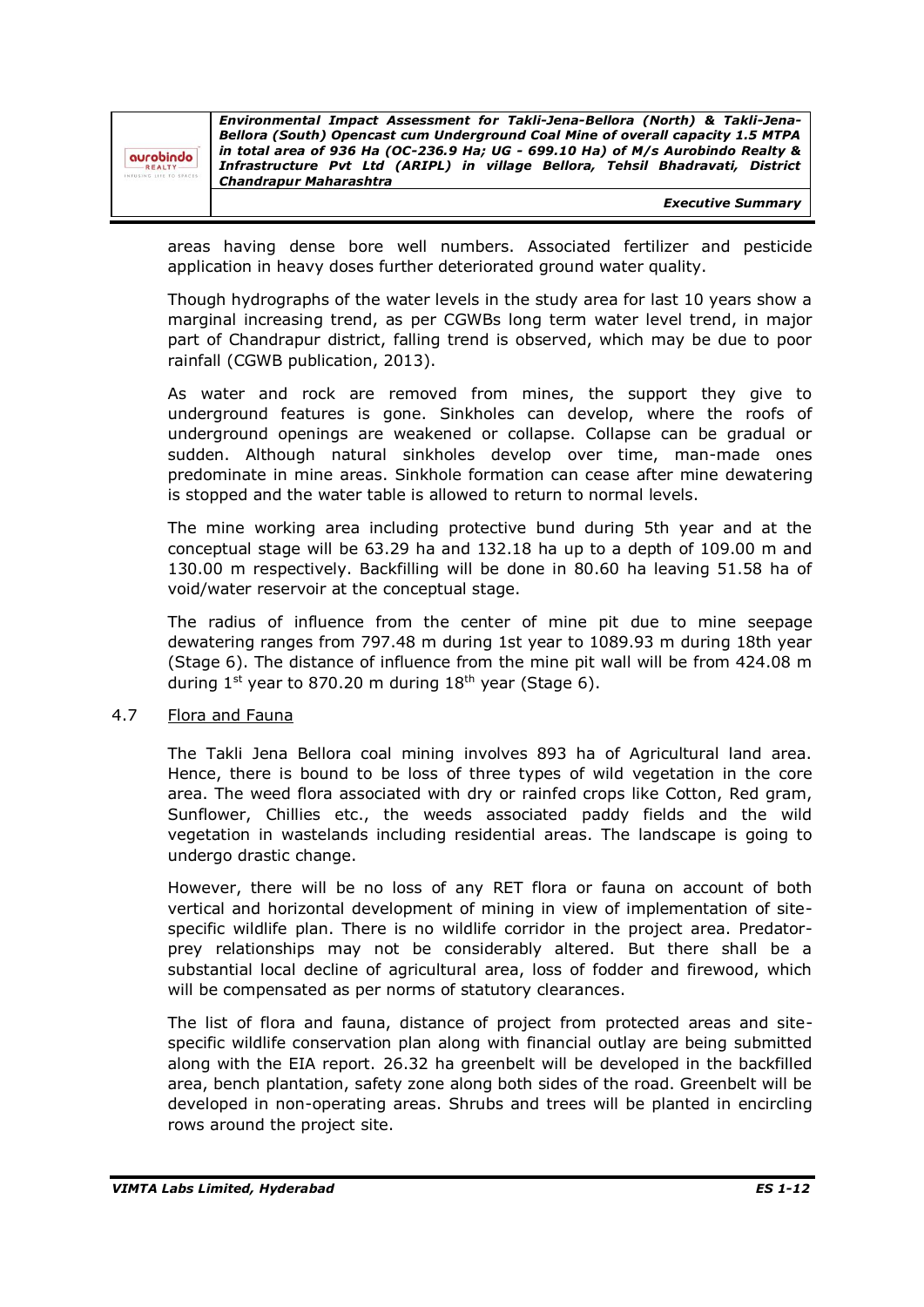| aurobindo<br>REALTY-<br>SING LIFE TO SPACES | Environmental Impact Assessment for Takli-Jena-Bellora (North) & Takli-Jena-<br>Bellora (South) Opencast cum Underground Coal Mine of overall capacity 1.5 MTPA<br>in total area of 936 Ha (OC-236.9 Ha; UG - 699.10 Ha) of M/s Aurobindo Realty &<br>Infrastructure Pvt Ltd (ARIPL) in village Bellora, Tehsil Bhadravati, District<br>Chandrapur Maharashtra |
|---------------------------------------------|----------------------------------------------------------------------------------------------------------------------------------------------------------------------------------------------------------------------------------------------------------------------------------------------------------------------------------------------------------------|
|                                             | <b>Executive Summary</b>                                                                                                                                                                                                                                                                                                                                       |

#### 4.9 Socio-Economic Aspects

The proposed mine will result in improvement of infrastructure as well as overall socio-economic development in the area. The people residing in the nearby areas will be benefited directly and or indirectly due to the Takli Jena Bellora (North) & Takli Jena Bellora (South) opencast cum underground coal mine. The total employment will be 1130 out of which for common operations the requirement of man power will be 199 and for department operations the employment would be 931. Direct employment opportunities will also be generated in project, besides indirect and ancillary employment opportunities.

#### 4.10 Occupational Safety and Health

All occupational health and safety issues will be managed as per the "Quality, Environment and Occupational Health & Safety Management System Policy" of ARIPL.

#### **5.0 ENVIRONMENTAL MONITORING PROGRAMME**

A detailed post project monitoring in respect of air, water, soil, land use, occupational noise, etc. to assess the changes has been evolved covering various phases of project advancement.

#### **6.0 ADDITIONAL STUDIES**

## **Socio-Economic & Rehabilitation and Resettlement Study**

The Takli Jena Bellora (North) & Takli Jena Bellora (South) coal mine project of M/S ARIPL comprises of total 11 villages namely Pandwadala, Takli, Bellora, Jena Niwali, Asthi Rith, Gotala Rith, Govardip Rith, Khandala Rith, Kiloni, Dongargaon Khardi and Somnala. Out of these villages Bellora village requires rehabilitation and resettlement as opencast mining activity will take place. The project will acquire 271.58 Ha of private land from the Bellora village. Total PAFs 822 (Out of 822 PAFs, 25 only Homestead affected PAFs, 85 homesteads along with agriculture lands/waste lands affected PAFs from Bellora village of Takli panchayat) of Bellora village will be affected as either their lands or houses will be acquired for the mining. The compensation and other R&R benefits will be fixed as per the Right to Fair Compensation and Transparency in land acquisition, Rehabilitation and Resettlement Act, 2013 (RFCT LARR Act, 2013).

M/s ARIPL is committed to help the population displaced for execution of its projects and has been making efforts to improve the Socio-economic status of project Affected Families (PAFs). In line with its social objectives, the company has focused on effective Rehabilitation and Resettlement (R&R) of PAPs and also on Community Development (CD) works, in and around its projects.

#### **Wildlife conservation Plan**

Total mine lease area of 936 ha out of which 893 ha is of agricultural land. There are no eco-sensitive areas such as the Biosphere Reserves, National Parks,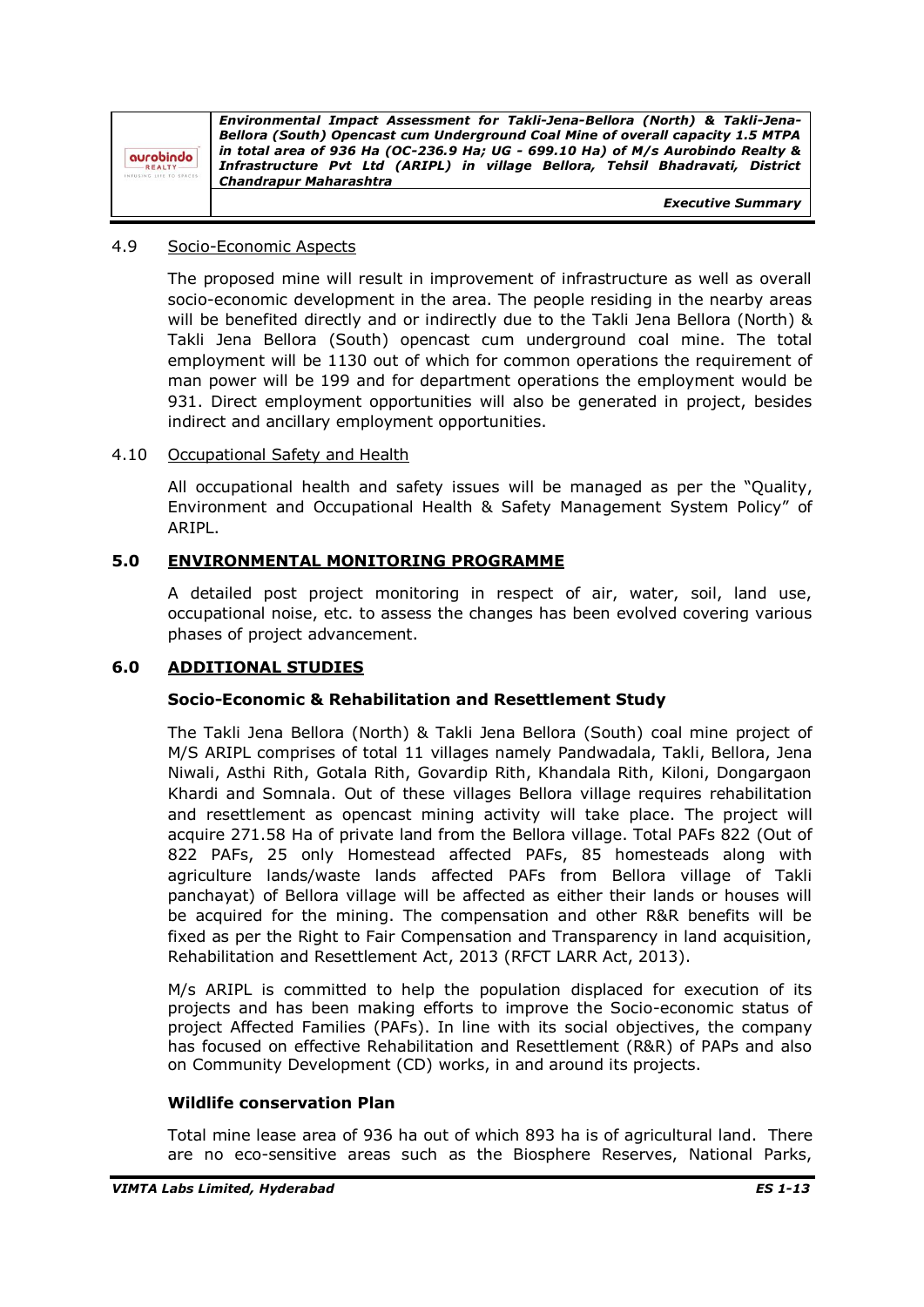| aurobindo<br>REALTY<br><b>UNING LIFE TO SPACES</b> | Environmental Impact Assessment for Takli-Jena-Bellora (North) & Takli-Jena-<br>Bellora (South) Opencast cum Underground Coal Mine of overall capacity 1.5 MTPA<br>in total area of 936 Ha (OC-236.9 Ha; UG - 699.10 Ha) of M/s Aurobindo Realty &<br>Infrastructure Pvt Ltd (ARIPL) in village Bellora, Tehsil Bhadravati, District<br><b>Chandrapur Maharashtra</b> |
|----------------------------------------------------|-----------------------------------------------------------------------------------------------------------------------------------------------------------------------------------------------------------------------------------------------------------------------------------------------------------------------------------------------------------------------|
|                                                    | <b>Executive Summary</b>                                                                                                                                                                                                                                                                                                                                              |

Wildlife Sanctuaries, Ramsar wetlands within 10 km from the project site. There are no Tiger or Elephant corridors within the 10 km radius. The Tadoba- Andhari Tiger Reserve (TATR) is located at about 19.6 km from the mine lease area in NE direction which is yet to be notified.

Blackbuck, Indian Gaur / Bison, Indian Wolf, Sloth Bear, Mouse Deer, Leopard, Tiger, Four Horned Antilope, Shikra, Peacock, Rock Python and Bengal Monitor Lizard belonging to Schedule I of the Wildlife (Protection) Act, 1972 were reported in the study area wherein Bengal Monitor Lizard and Peacock are the Schedule I species found in the core zone.

## **Land Subsidence Study**

Numerical simulation study is carried out using Finite element analysis. Finite element method is an effective tool for the analysis of mechanical and structural components of machinery. This method is now adopted in all branches of engineering where complex structures, fluid dynamics problems, mine and tunnel structures and similar problems to be addressed.

From the findings the estimated properties of in-situ sandstone and shale overburden material, it was seen that minimalistic subsidence is observed in all the simulation scenarios. The maximum surface subsidence of 0.78mm was observed during the slicing operation of shallow 120m deep pillars with 5.8m gallery width. In most of the other simulation cases, the effective surface subsidence was below 0.5mm.

# **7.0 PROJECT BENEFITS**

Large number of populations of study area will be employed in mining operations including tribal people either directly or indirectly earning their livelihood. Upcoming project shall further add to their social and economic up-liftment in terms of indirect income generation opportunities. CSR activities run by ARIPL will further strengthen in various sectors which include:

- Rural/ Community Development;
- Health & Nutrition;
- Water & Sanitation;
- Livelihood & Skill Development; and
- Education & Sports;

ARIPL has proposed Rs. 436 Lakhs under CSR for 2022-23. As per the new notification, Office Memorandum No F.No.22-65/2017-IA.III dated 30<sup>th</sup> September, 2020, which supersedes the Previous Office Memorandum dated  $1<sup>st</sup>$ May 2018, public hearing issues will be addressed and action plan along with budget allocation will be made.

# **8.0 ENVIRONMENT MANAGEMENT PLAN**